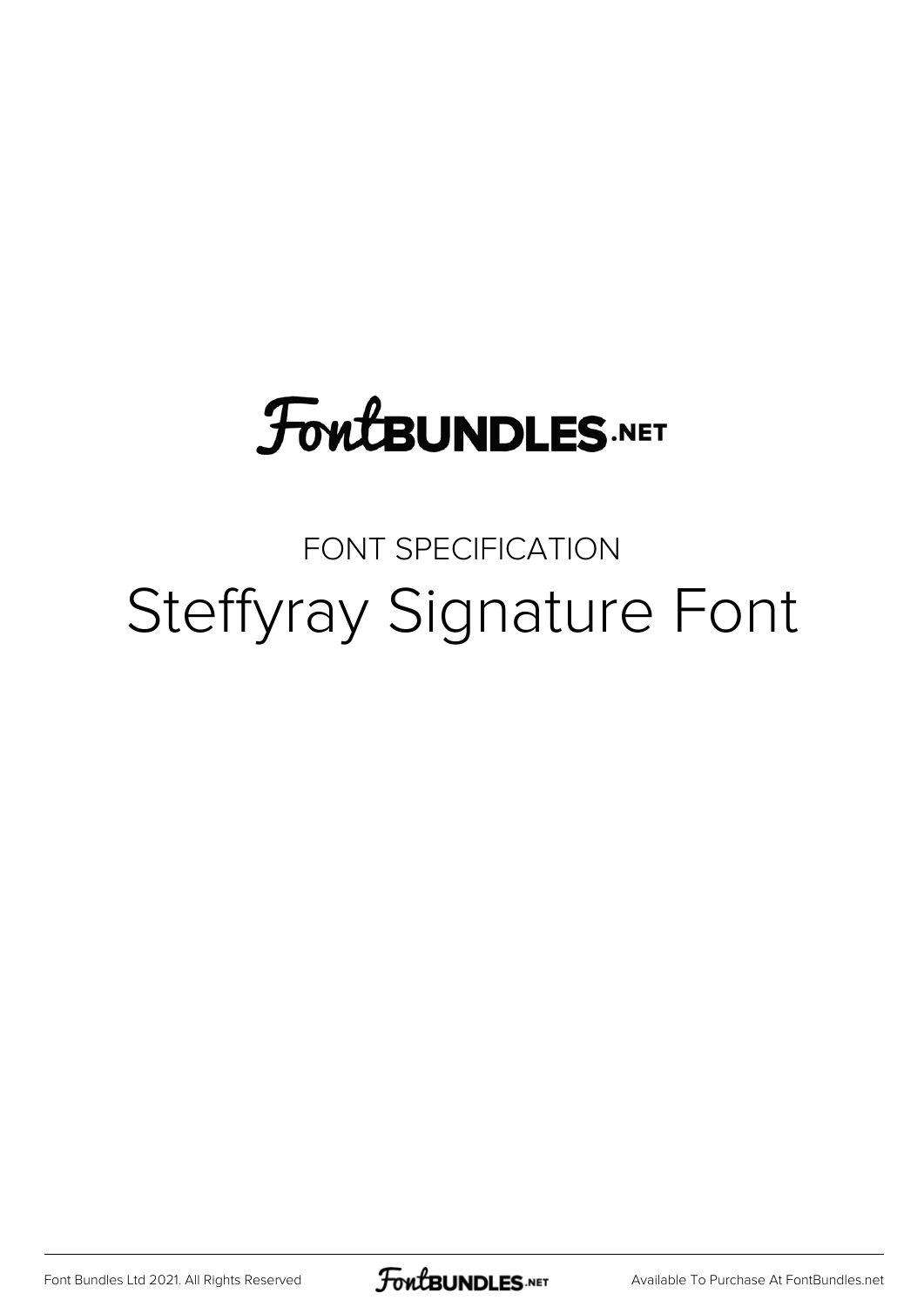## Steffyray - Regular

**Uppercase Characters** 

ABCQSEGHIJKIMAQBQRST

UP/WXW3

Lowercase Characters

a b o d e f g h i j k l w n o p g  $\imath$  s t w v w x y g

**Numbers** 

 $0123956789$ 

Punctuation and Symbols

 $\frac{1}{2}$ J.

All Other Glyphs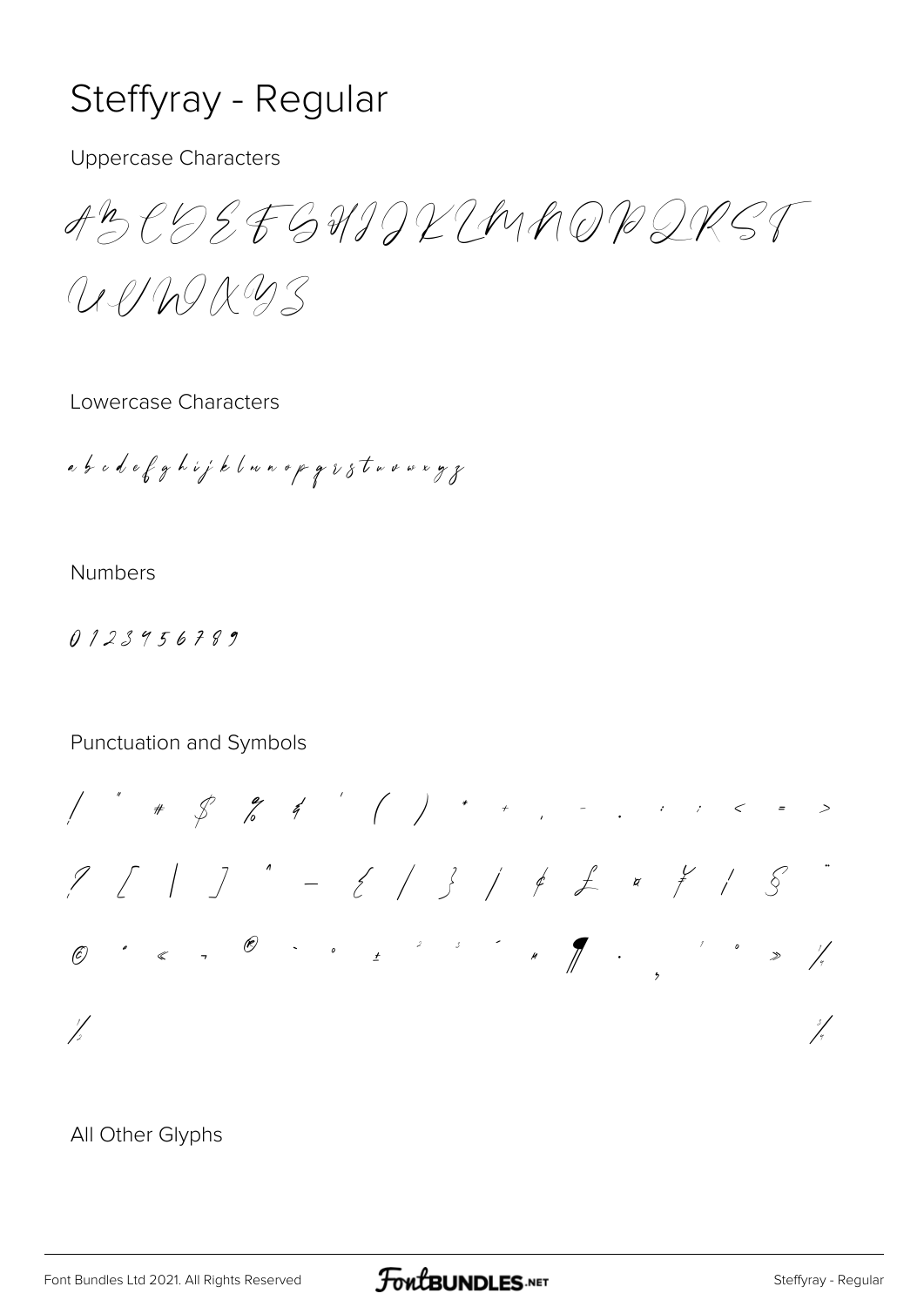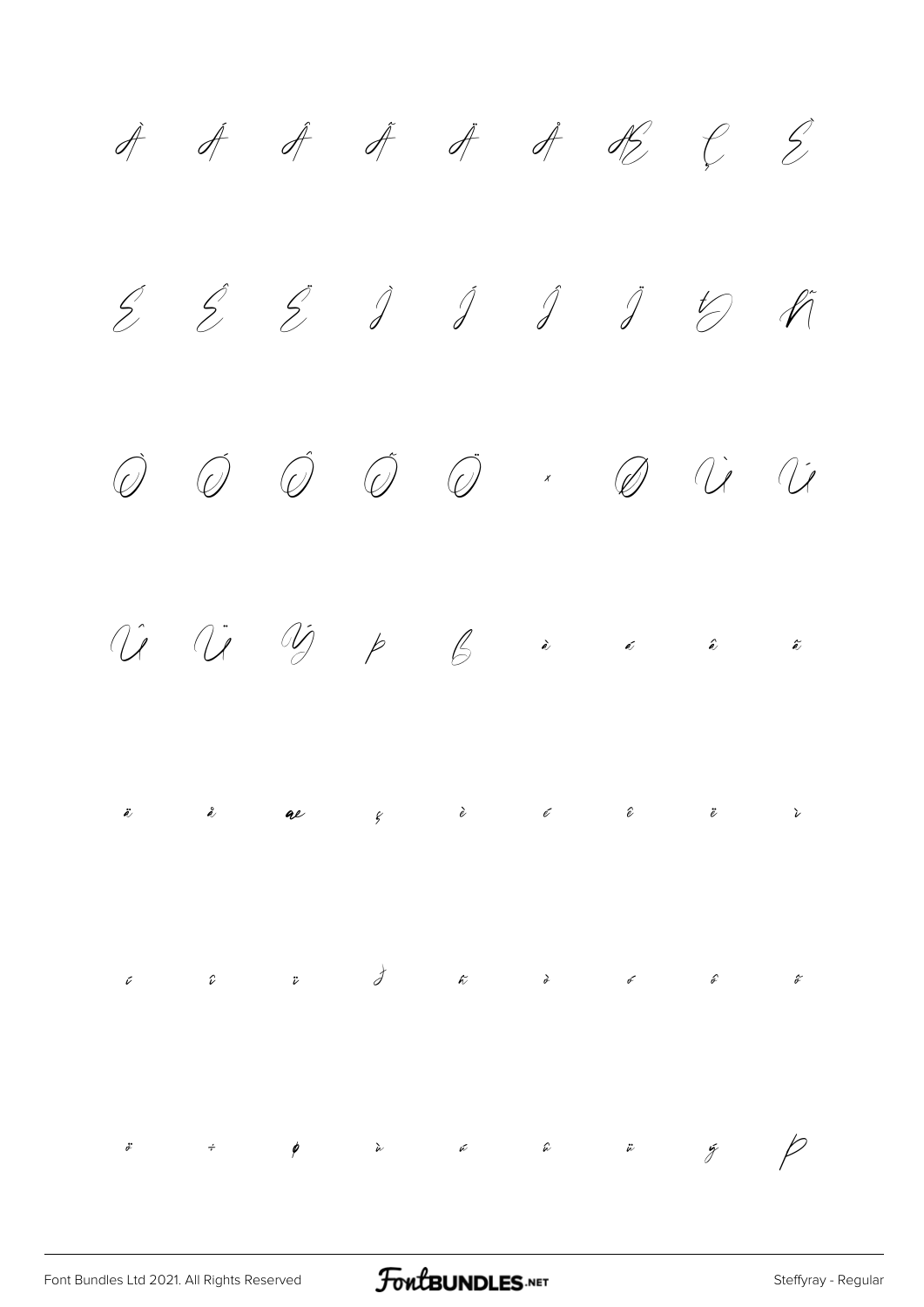